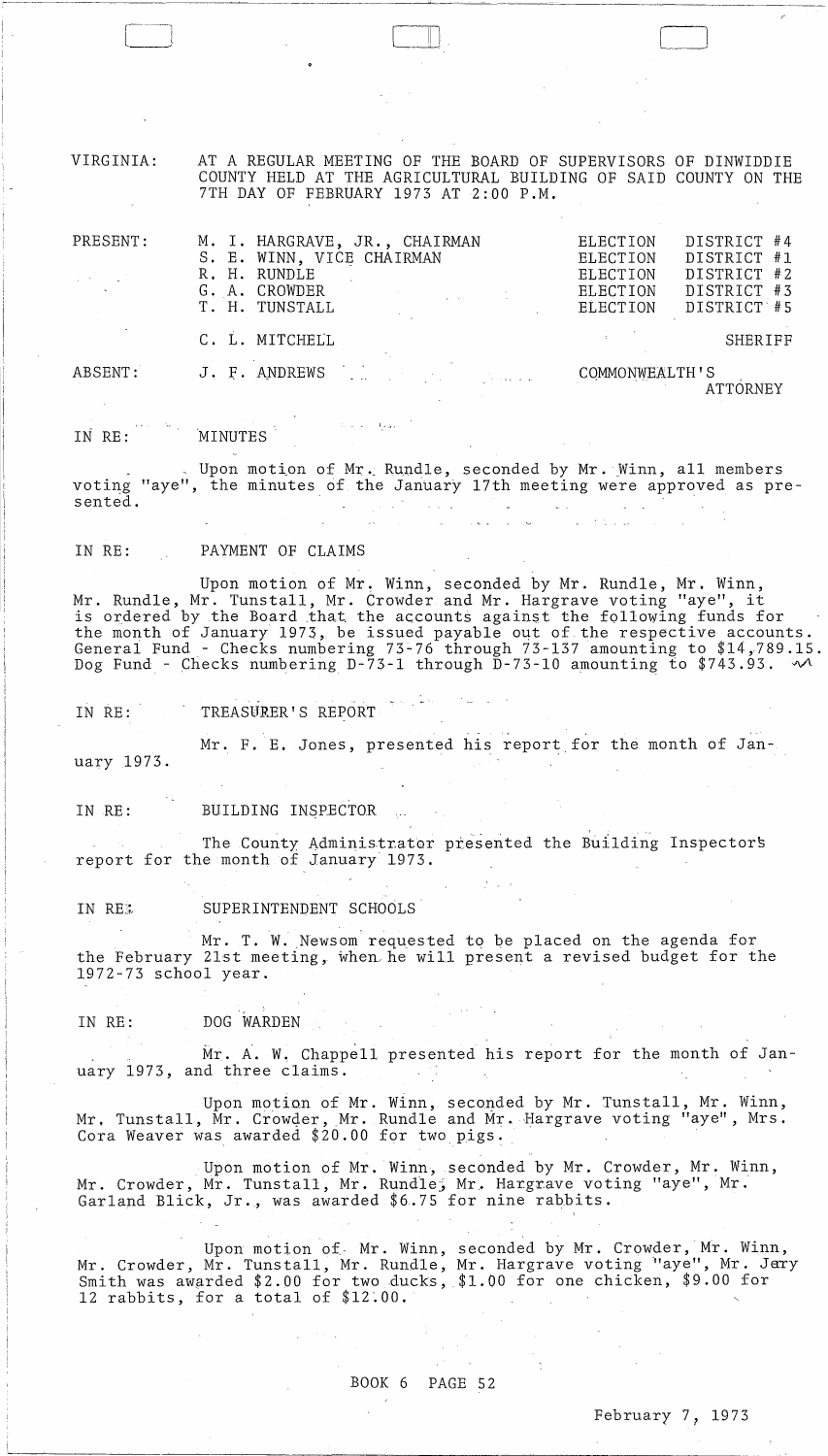IN RE: DEPARTMENT OF SOCIAL SERVICES

Mrs. King B. Talley, Director, Department of Social Services presented two state and local hospitalization applications. Mrs. Talley recommended denial of both applications.

Upon motion of Mr. Rundle, seconded by Mr. Winn, Mr. Rundle, Mr. Winn, Mr. Tunstall, Mr. Crowder, Mr. Hargrave voting "aye", the SLH applications of Mr. John R. Joyner and Miss Ann M. Farmer were denied.

## IN RE: ACCEPTANCE OF DINWIDDIE VOLUNTEER FIRE DEPARTMENT BUILDING

The Board of Supervisors met prior to today's meeting and toured the new Dinwiddie Fire Department Building.

Upon motion of Mr. Winn, seconded by Mr. Crowder, all members voting "aye", the Board of Supervisors accepted the new Dinwiddie Fire Department Building, and commended Mr. John H. Plank, contractor, for building such a fine facility.

## IN RE: COMMISSIONER OF THE REVENUE

Mr. R. W. Bridgman, Commissioner of the Revenue asked the Board how they would like to notify the citizens of the county regarding a public hearing conducted by the Board of Assessors on the re-assessment of the property in Dinwiddie County. After some discussion, the Board decided to table this matter until a later meeting.

Mr. Bridgman asked the Board if they would give financial support to the Board of Assessors to arrange for someone to answer the telephone in the coming weeks regarding citizens questions about the assessment placed upon their property.

Upon motion of Mr. Winn, seconded by Mr. Rundle, Mr. Winn, Mr. Rundle, Mr. Crowder, Mr. Tunstall, Mr. Hargrave voting "aye", the Board of Superviosrs agreed to give financial assistance to the Board of Assessors so that a Board of Assessor member, the appraiser, or someone to be hired can be on duty in the coming weeks to answer the questions regarding the re~assessment of citizens property in the County.

Upon motion of Mr. Tunstall, seconded by Mr. Winn, Mr. Tunstall, Mr. Winn, Mr. Crowder, Mr. Rundle and Mr. Hargrave voting "aye", Mr. Bridgman was instructed to report back to the Board on the decision made by the Board of Assessors regarding the matter in the above motion.

## IN RE: BOAT LANDING LAKECHESDIN

•

 $-$ 

Mr. Francis M. Fenderson, State Game Warden, gave the Board of Supervisors a brief run down on the status of the Boat~Landing, on Lake Chesdin. This board landing, built by the State for the use of the public free of charge, has now become a garbage dump, all the signs have been torn down, and has a generally become an eye sore. Mr. Fenderson stated that he had come under a great deal of criticism, particularly from his bosses regarding this boad landing. He felt that the County had lived up to its end of the bargin. but the State Game Commission had not.

Mr. Fenderson stated he had reason to believe that something would be done very soon. That Mr. Jack Hoffman, Chief, Fish Division, had told him and the County Administrator that just as soon as the new engineer came to work on March 1, 1973, work would begin on the additional facilities that were to have been built several years ago at this boat landing. These facilities would include a concession stand, bathroom facilities, and living quarters for an attendant. Mr. Fenderson stated that this had been promised on numerous occasions previously, but that he hoped that this time it would become a reality .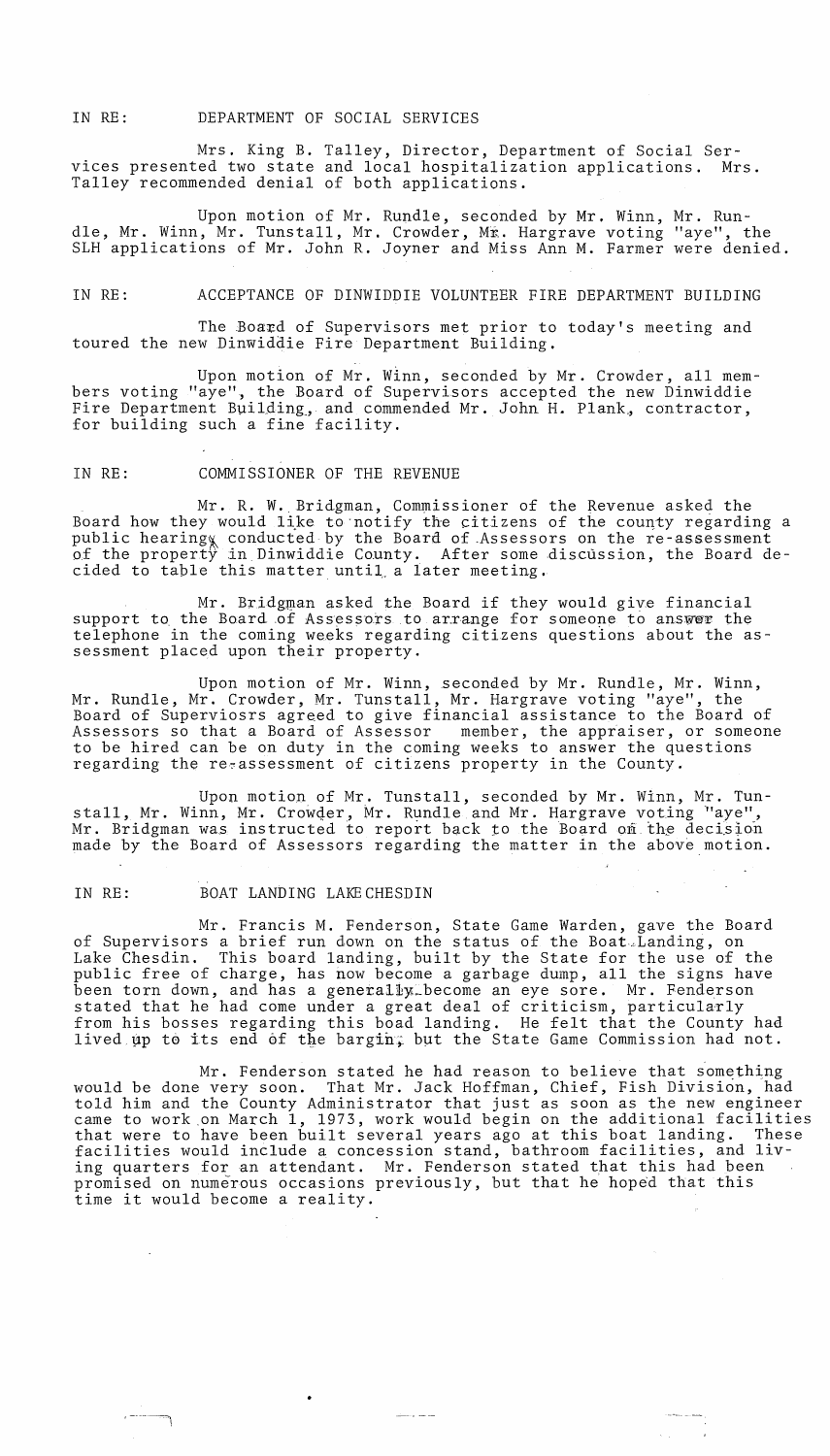## IN RE: HIGHWAY DEPARTMENT

Mr. R. V. Lancaster, III, and Mr. B. C. Médlock represented the Highway Department. They discussed with the Board a date for the annual meeting on citizens requests concerning the roads in Dinwiddie<br>County. The date of April 4, 1973 at 2:30 P.M. was set for this meet The date of April 4, 1973 at 2:30 P.M. was set for this meeting. The County Administrator presented to~the Board a subdivision known as Stony Springs. This subdivision is owned and is to be developed by Raymond Henshaw and Linwood Henshaw. This plat met all the requirements of the Dinwiddie County Subdivision and Zoning Ordinances, and has been<br>signed by the Health Department and the State Highway Department. Theresigned by the Health Department and the State Highway Department. fore the County Administrator recommended to the Board that they approve this plat.

 $\Box$ 

Upon motion of Mr. Rundle, seconded bY,Mr. Winn, all members voting "aye", the Chairman of the Board was instructed to sign the Stony' Springs Subdivision plat.

IN RE: USE PERMIT - PICTURE LAKE MOBILE HOME PARK DENIED

The Board of Supervisors on December 20, 1972, conducted a public hearing on.a conditional use permit for a mobile home park to be located on land parcel 33-1, known as Picture Lake. The Board decided to postpone the decision on the use permit until they could visit the location of this proposed mobile home park, and also discuss a general position on new mobile home parks in Dinwiddie County. On January 2nd they visited Picture Lake and looked at the location of the proposed mobile home park.

Now the Board felt they were in a position to render a decision on whether. to issue this conditional' use permit or not.,

Upon motion of Mr. Rundle, seconded by Mr. Winn, Mr. Rundle, Mr. Winn, Mr. Crowder, Mr. Hargrave voting "aye", Mr. Tunstall abstained, the Board voted to deny the request for the conditional use permit to place a mobile home park at Picture Lake.

IN RE: HISTORY BOOK - DINWIDDIE COUNTY

At a previous meeting, the County Administrator had been requested to find out the possibility of having the history book of Din-<br>widdie County up-dated. The County Administrator stated that he had con The County Administrator stated that he had contacted several citizens in Dinwiddie County and they had suggested that a committee be appointed to over-see the up-dating, or the revision of<br>this history book. The County Administrator further stated that he wa The County Administrator further stated that he was going to the State Library in Richmond to talk with the people over there to find out what counties, in the State were now\_having their history . written and how they were going about doing this. After this trip, he would report back to the Board.

IN RE: LIBRARY COMMITTEE REPORT

Mr. T. Hope Tunstall, chairman library committee, Dinwiddie county, requested the Board authorize him to contact Prince George County and Sussex County relative to establishing a regional library.

After much discussion, the Board thought it was a good idea for Mr. Tunstall to do so, and they gave their permission for him to contact Prince George" and Sussex Counties relative to establishing a regional library.

There being no further business to be brought before the Board the meeting adjourned at  $3:25$  P.M.

**ATTEST** 

BOOK 6, PAGE 53

 $\mathcal{F}$  is a set of  $\mathcal{P}$ 

M. I. HARGRAVE, CHAIRMAN